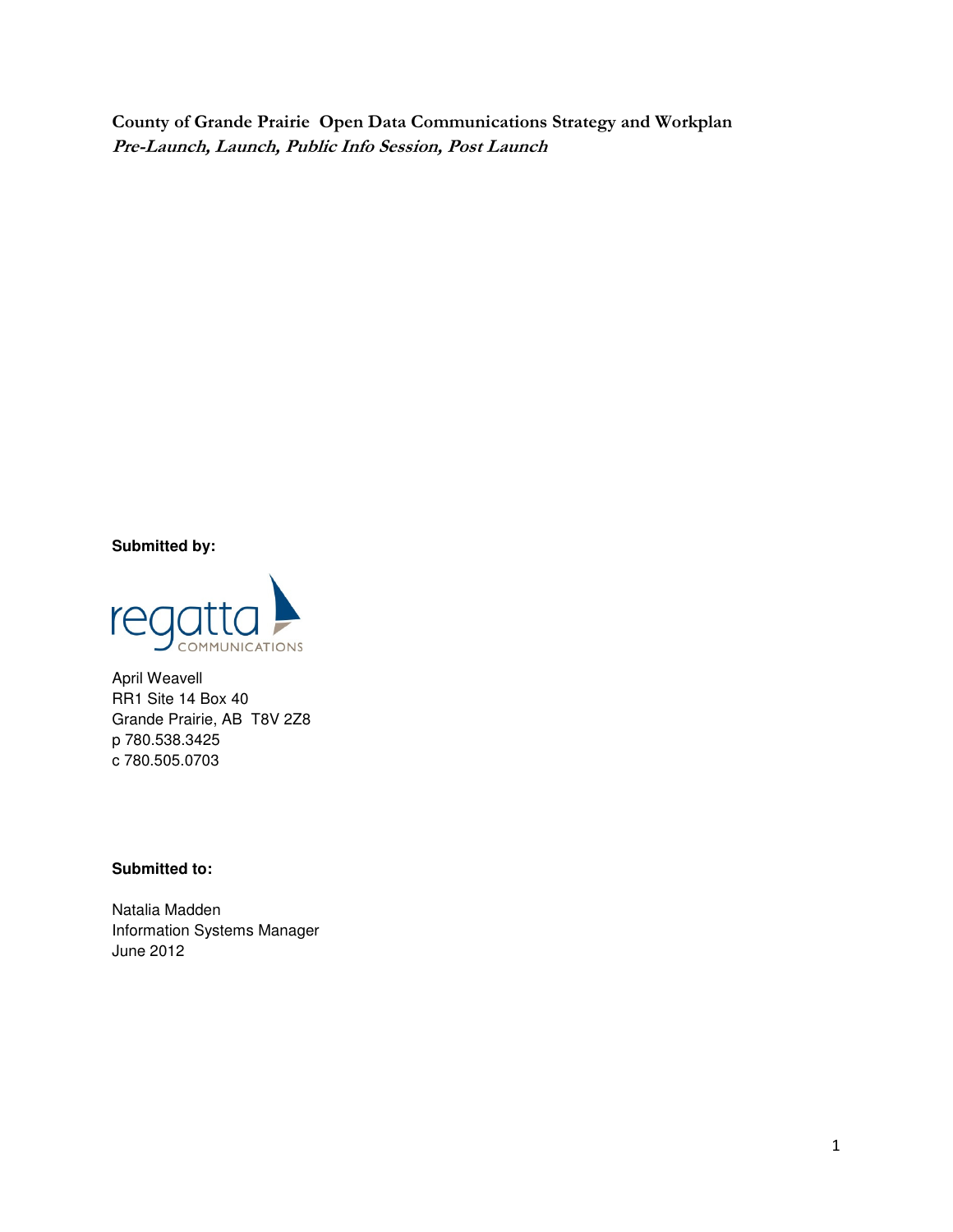# **Open Data Communications Strategy and Workplan June 2012**

## **Goal:**

Make Open Data appealing and relevant for the "average" citizen, while still providing the right incentives and tools to developers that want to build applications using the data on the site.

# **Objectives**

- 1. Create a site that people will describe by the results they can achieve rather than simply a tool available to them.
- 2. Create an understanding of a difficult (and new) concept that the general public will understand.
- 3. Introduce Open Data to local communities as a source of information that will appeal to the average citizen.
- 4. Promote County's commitment and leadership as an open, transparent and innovative government.
- 5. Position the County of Grande Prairie as a leader in providing resources to aid citizens (and ratepayers) and enhance economic development.

# **Strategies**

\_\_\_\_\_\_\_\_\_\_\_\_\_\_\_\_\_\_\_\_

- Inform staff and council about open data and its benefits to the County as well as to the public
- Gain council's support and understanding through engagement
- Communicate this technical resource in layman's terms.
- Communicate the benefits of open data.
- In the early stages, primarily target specific audiences (business community, municipalities).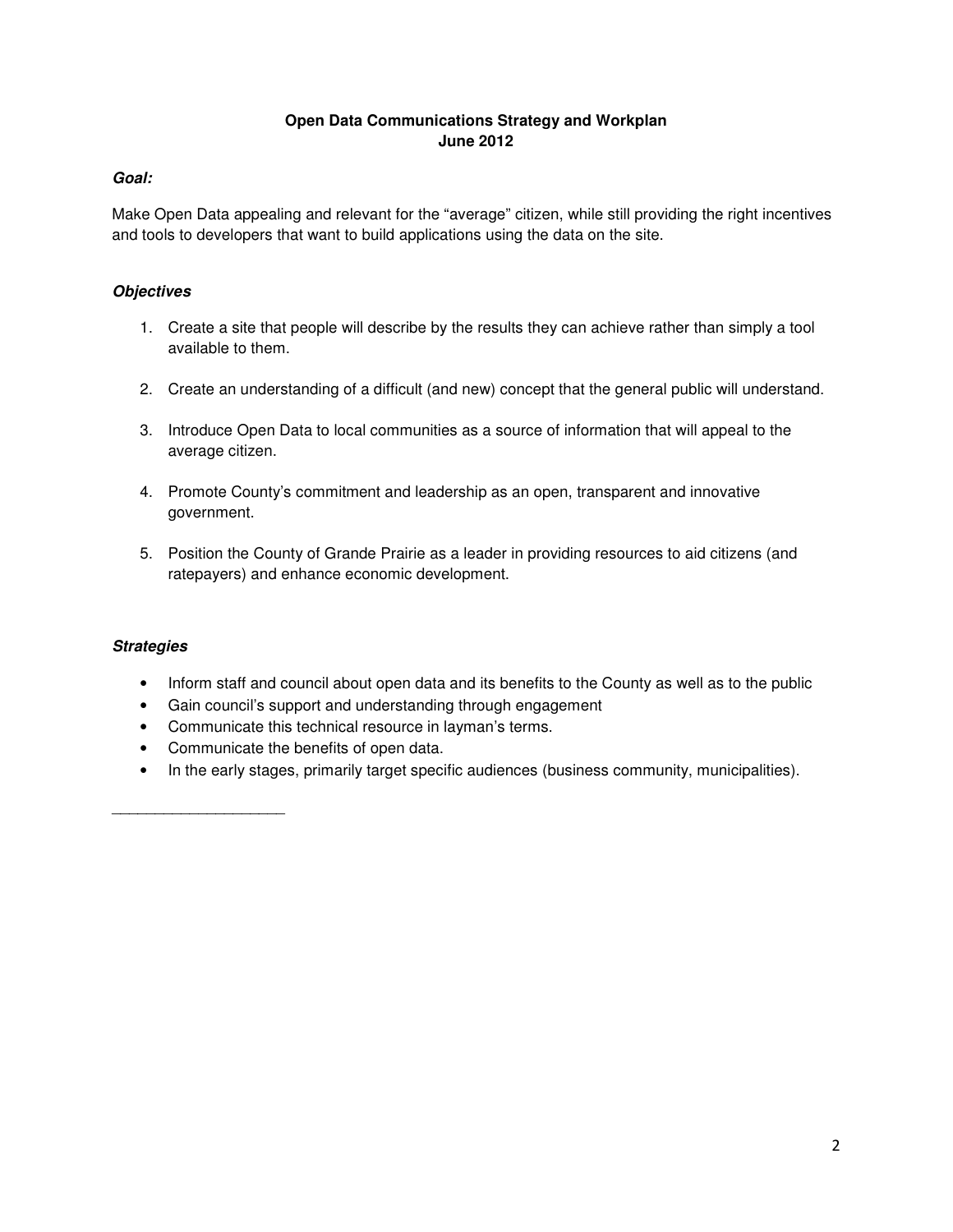## **PRE-LAUNCH**

#### **Activities**

- 1. Strategy planning meeting
- 2. Invitation to Reeve to participate in launch (initiative impacts the perception of the County as "leading the way" for more transparent and accountable government)
- 3. Information sessions for all County employees
- 4. Work with Velocity Video to create a video to "illustrate" Open Data and aid in its understanding. Video must have longevity to be used in future presentations.
- 5. Media relations
	- o News advisory
	- o News release
	- o Social media
- 6. Advertising
	- o County Connections
	- o Chamber of Commerce e-newsletter
- 7. Presentations to promote launch (brief intro to Open Data)
	- o Real Estate Board Enterprise presentation
	- o Rotary Enterprise presentation
- 8. Internal fact sheet for Council –information to Council in advance of launch to aid in understanding.
- 9. Personal invitations sent to targeted businesses, municipalities, individuals.
- 10. Create Open Data logo. This will help distinguish Enterprise from Open Data.

### **OPEN DATA LAUNCH (at County Council meeting)**

#### **Activities**

- 1. Presentation for Council (and media)
- 2. Opportunity for Q&A
- 3. News Release (hard copy) provided to available media and distributed electronically to all media.
- 4. Interviews with media (Natalia)

#### **Evaluation:**

Presentation received positively by Council. Excellent coverage by media. Top story for two days on some radio stations.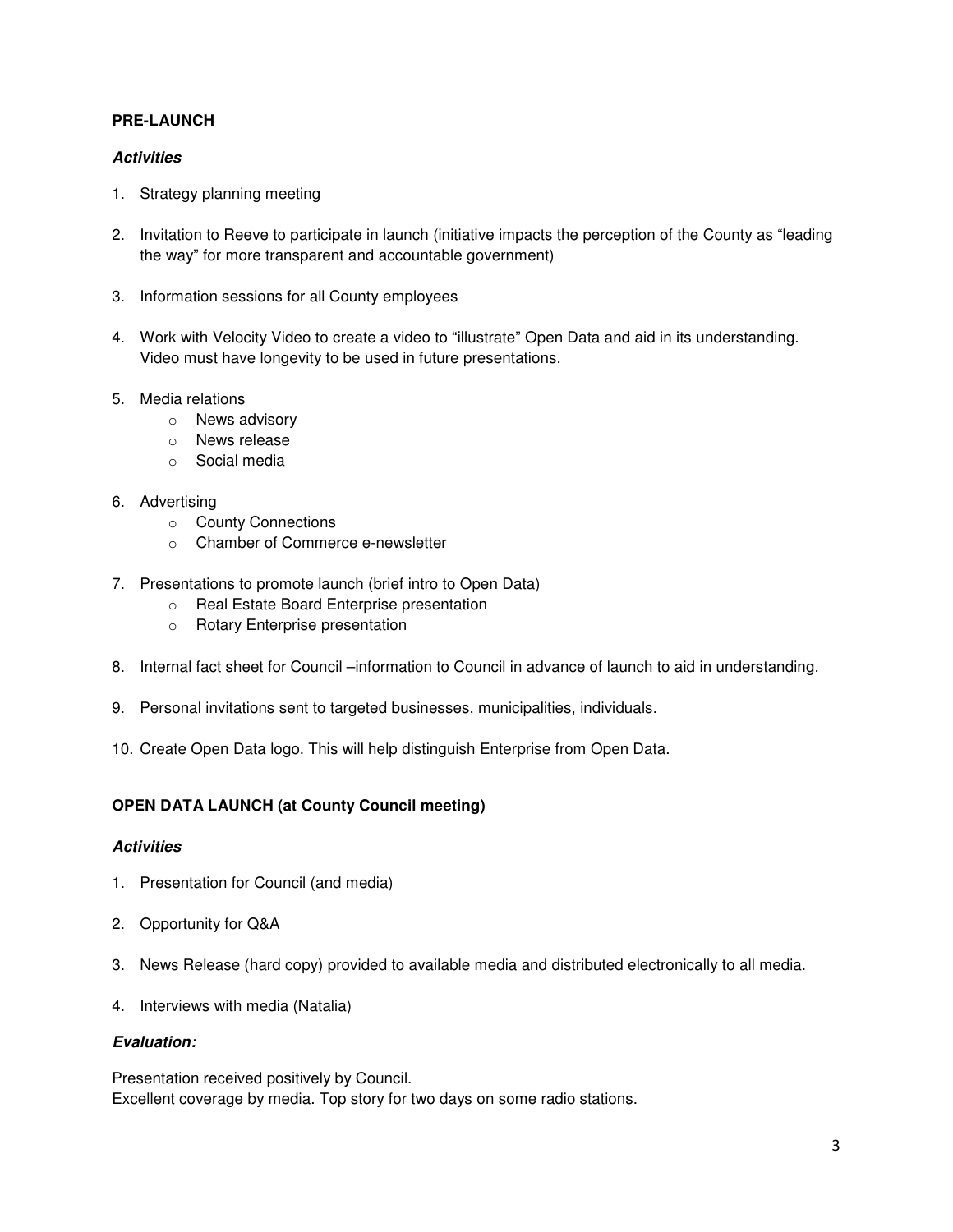# **POST LAUNCH**

### **Objective**s

1. To position County of Grande Prairie as a leader in the conversation about the potential benefits and opportunities provided by Open Data

2. To host a community conversation about the definition and value of Open Data

- o To consider how government can act as a platform for collaboration between residents, orders of government, and organizations
- $\circ$  To consider how citizens can participate in government operations and decisions
- o To consider how government can improve transparency and access to information and data

3. Ensure when people do come to the site, it invites them to create and share rather than merely consume.

#### **Public Meet & Greet (information session)**

#### **Activities**

- 1. Media advisory sent in advance
- 2. Social media reminders
- 3. Speech by Reeve Beaupre
- 4. Presentation of video
- 5. Presentation of Open Data (why and how)
- 6. Q&A opportunity
- 7. Opportunity for hands-on